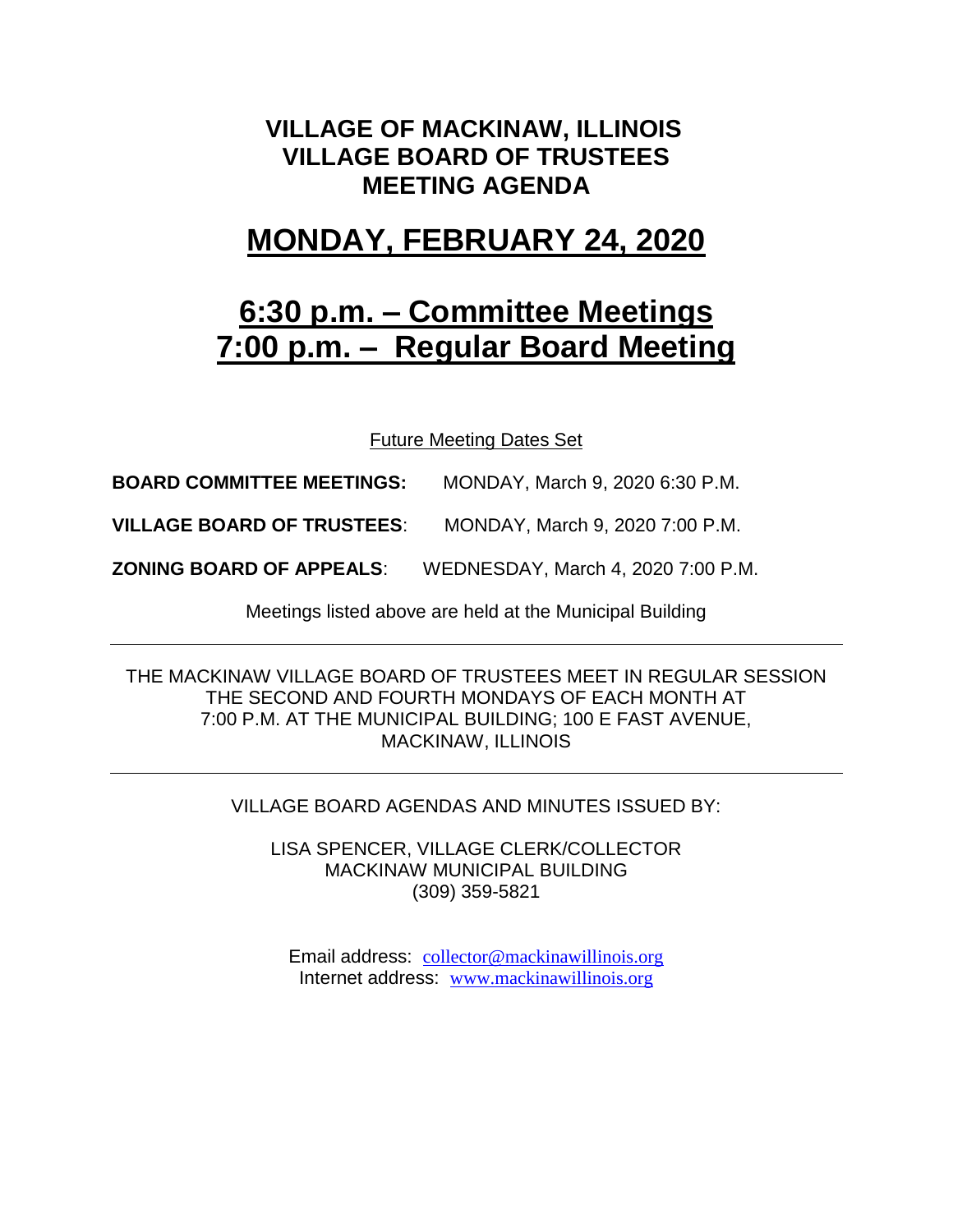#### **VILLAGE OF MACKINAW, ILLINOIS VILLAGE BOARD OF TRUSTEES COMMITTEE MEETINGS AGENDA**

# **MONDAY – February 24, 2020 6:30 P.M.**

- **I. FINANCE COMMITTEE – Candy Haynes and Carolyn Elmore Approval of minutes Public Comment/New Business**
- **II. BEAUTIFICATION AND PARKS COMMITTEE – Josh Schmidgall Approval of minutes Public Comment/New Business**
- **III. PUBLIC WORKS COMMITTEE – Mark Morman and Jerry Peterson Approval of minutes Public Comment/New Business**
- **IV. POLICE/EMA COMMITTEE – Craig Friend and Kraig Kamp Approval of minutes Public Comment/New Business**
- **V. ZONING COMMITTEE – Kraig Kamp Approval of minutes Public Comment/New Business**
- **VI. ADJOURNMENT**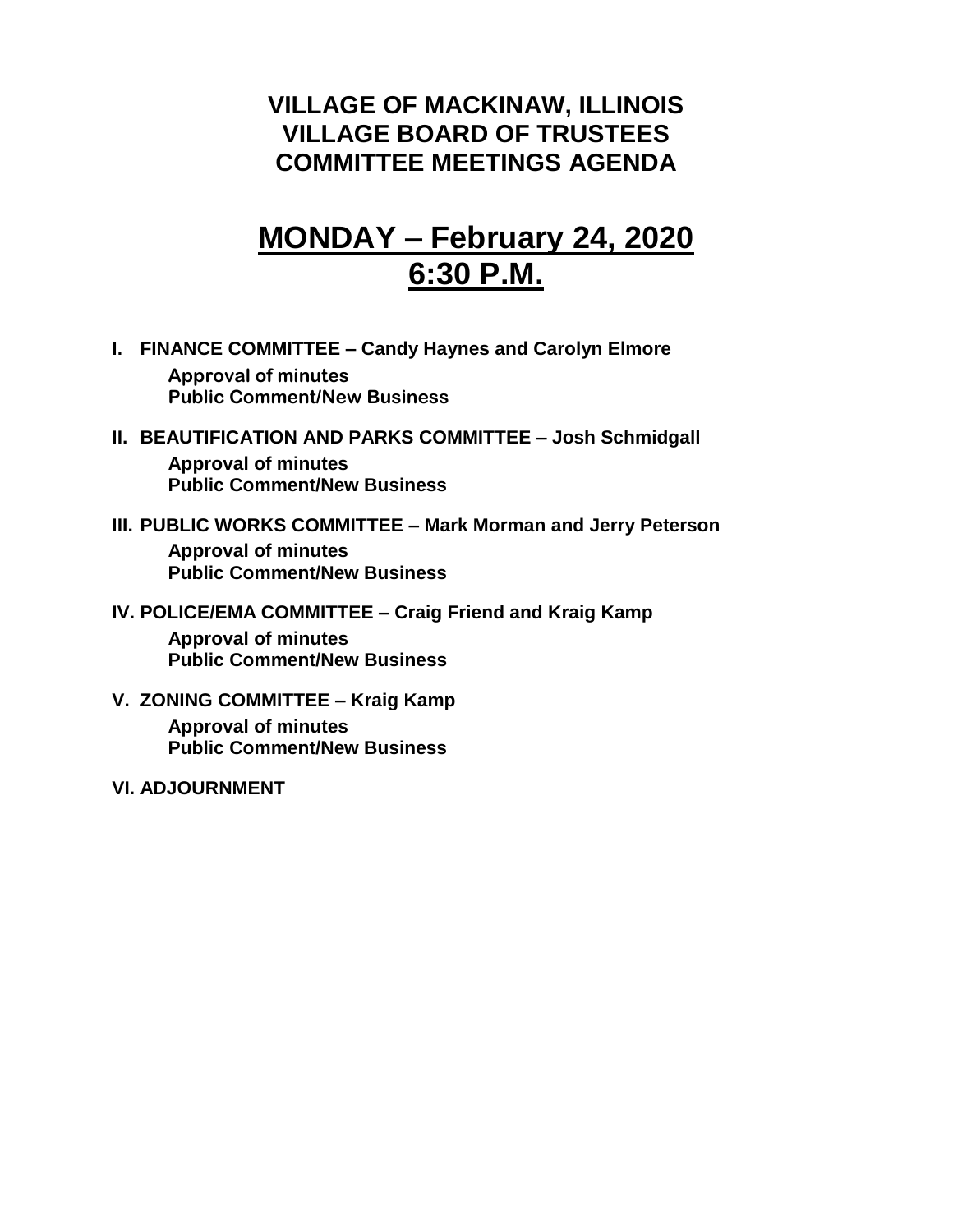### **VILLAGE OF MACKINAW, ILLINOIS VILLAGE BOARD OF TRUSTEES MEETING AGENDA MONDAY – February 24, 2020 7:00 P.M.**

- **I. CALL TO ORDER BY VILLAGE PRESIDENT**
	- **I. PLEDGE OF ALLEGIANCE**
	- **II. ROLL CALL**
	- **III. CONSENT AGENDA ITEMS** 
		- **a. Approval of February 10, 2020 regular meeting minutes**
		- **b. Approval of Public Works department reports**
		- **c. Approval of Police department report**
		- **d. Approval of recurring disbursements**
		- **e. Approval of finance packet**
	- **IV. PUBLIC COMMENT**
	- **V. DEPARTMENT REPORTS** 
		- **a. Police Chief's report**
			- **a. Ordinance to remove lead homicide investor from classes for officer pay incentives**
			- **b. Raise for Officer Pawlak for completing first 6 months of probationary period**
		- **b. Public Works Manager's report**
			- **a. Cameras at Westwood park and recycling bins**
			- **b. SCADA computer for water plant**
			- **c. Repairs to 1999 Chevy service truck**
		- **c. Treasurer's Report** 
			- **a. Non-Recurring Bills**